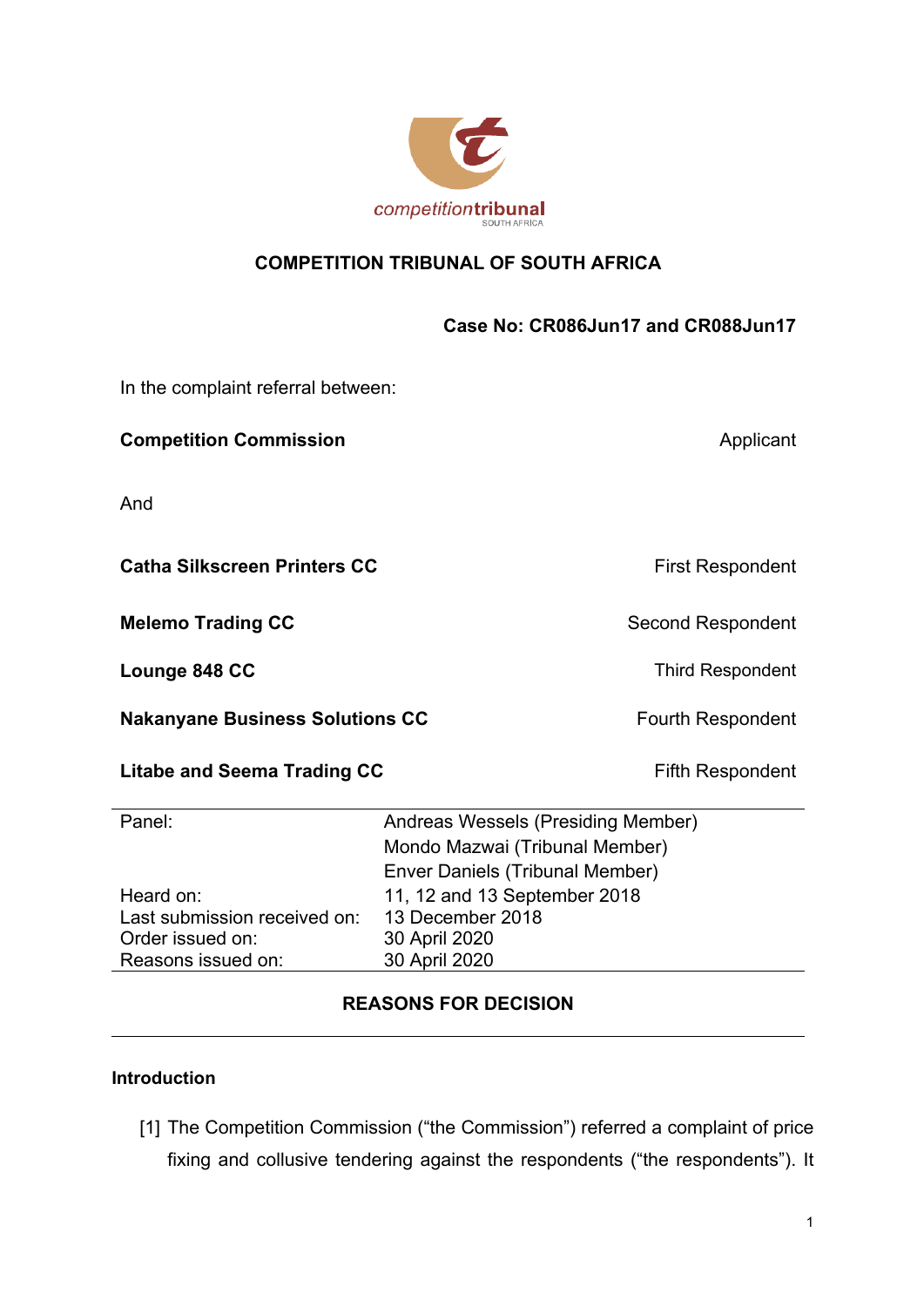contends that the respondents have contravened section 4(1)(b)(i) and (iii) of the Competition Act 89 of 1998 ("the Act").

# **Relief Sought**

- [2] The Commission, in relation to the alleged conduct, sought the following relief:
	- [2.1] Declaring that the Respondents contravened section  $4(1)(b)(i)$  and/or (iii) of the Act;
	- [2.2] Interdicting the Respondents from engaging in conduct in contravention of section 4(1)(b)(i) and/or (iii) of the Act;
	- [2.3] Ordering the Respondents to be liable for payment of an administrative penalty equal to 10% of their respective annual turnovers in terms of section 58(1)(a)(iii), read with section 59 of the Act; and
	- [2.4] Further and/or alternative relief.

# **Background**

[3] On or around 14 November 2014, the Treasury of the Free State Provincial Government ("Free State Provincial Treasury") issued an invitation to bid for the supply and delivery of office stationery under tender number: FST005/14/15. The bid was described as a transversal contract for the supply and delivery of office stationery for the Free State Provincial Treasury and stipulated that the successful bidder would be required to complete and sign a written Contract Form (SBD7). The closing date for the tender was 5 December 2014.

# **The Tender**

[4] The bid document itself suggests that only a single bidder will be successful. However, the Free State Provincial Treasury intended to use the bids to appoint a number of service providers to supply stationery to various provincial departments. It would appear that this approach is consistent with the aim of the government to empower and to promote small businesses. Correctly construed, the bid was actually an invitation to businesses to indicate their willingness and ability to supply stationery to provincial government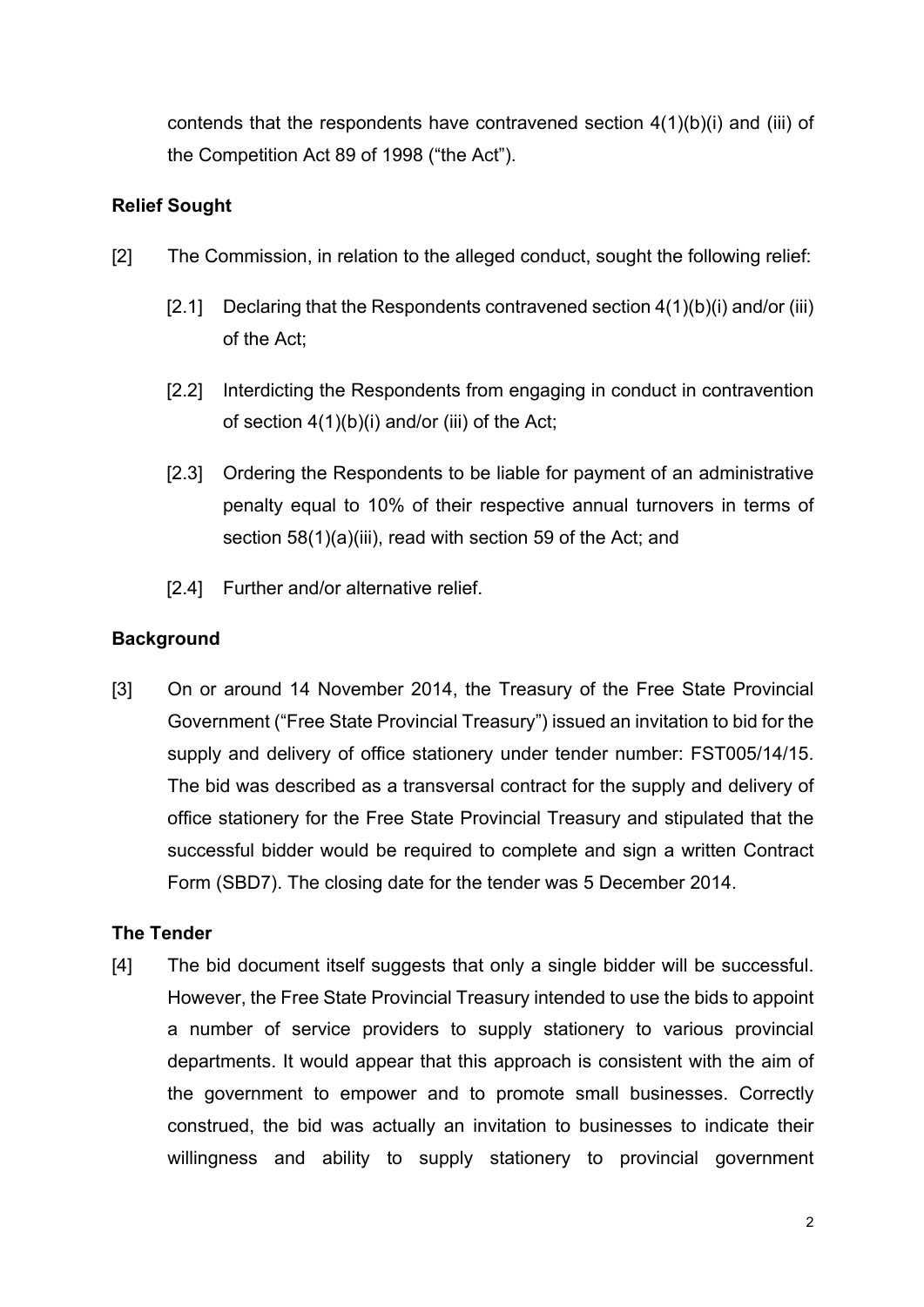departments at a price which would ultimately be determined by the Free State Provincial Treasury.

- [5] Although the bidders were expected to quote prices at which they would supply stationery, those prices were not necessarily determinative of whether a bidder would be successful in its bid, as the final price would be determined by the Free State Provincial Treasury.
- [6] The Free State Provincial Treasury's adjudication provisions for the tender are instructive as they suggest, as indicated above, that only one bidder would receive the award of the bid. These provisions state, amongst other things, that:
	- [8.1] The bidder obtaining the highest number of total points will be awarded the contract;
	- [8.2] If two or more bids have been equally scored, the successful bidder will be the one with the highest number of B-BBEE preference points unless they have scored equally in which event functionality will play a part in determining the successful bid; and
	- [8.3] In the event of the bids being equal in every respect, the final award will be made by drawing lots.
- [7] The bid document also contained special conditions which provided additional information and clarity on the invitation to bid.
- [8] The various provincial departments in respect of which the bid applied were grouped into three clusters and bidders were advised that they would not necessarily be considered for all the clusters.
- [9] The evaluation process is explained in some detail in section 9 of the bid document.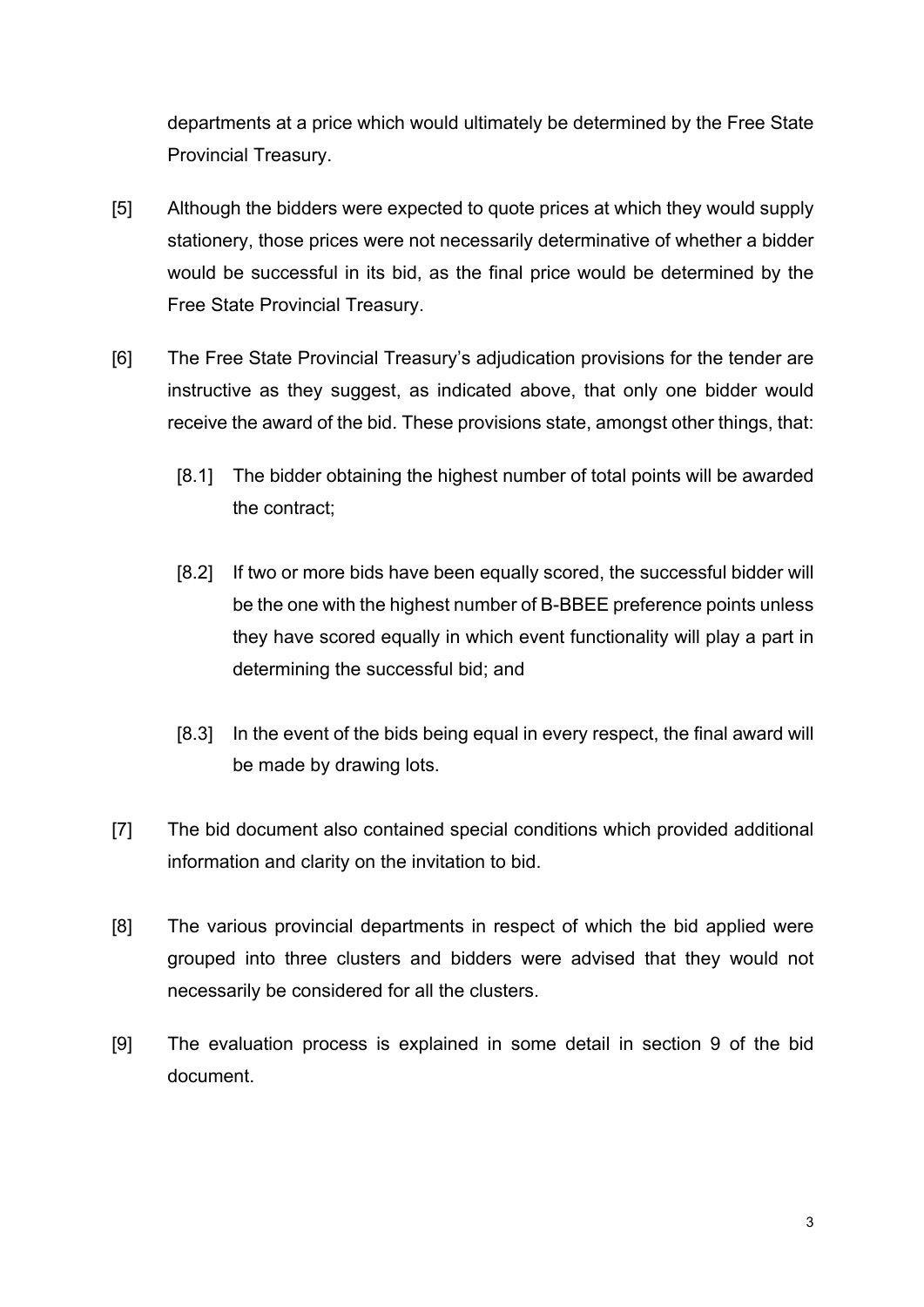- [10] Technically, the overall evaluation process entailed a 90/10 preferential point system whereby 90 points were allocated for the total competitive price of the bid and 10 points for B-BBEE.
- [11] Functionality was accorded 60 points but was separately adjudicated.
- [12] The 90/10 is important for our consideration of this matter, because despite this provision, the "*government reserves the right to negotiate a flat rate with shortlisted bidders in order to arrive at an acceptable flat rate per item. The predetermined market related prices will be used as a baseline during the evaluation process. Prices that are unreasonably lower or higher than the market related prices will not be considered.*" 1
- [13] Contracts were to be concluded with more than one service provider, for economy and convenience, in each district and all service providers were required to indicate unit prices. The intention was clearly to appoint a number of small businesses to supply stationery to the provincial departments and not only one supplier. This distinguishes a transversal contract from the usual type of invitation to tender where only a single bidder is awarded the tender.
- [14] The process, for this type of tender, is fairly elaborate and commences with a bid usually being advertised for a period of 21 days. When the bid closes the names of those who submitted bids are read out so that all the bidders will know who had submitted bids. The bids are checked for compliance and the bid evaluation committee will check each bid for functionality and then the 90/10 process will commence. That process was followed in this instance.

# **The Commission's case**

[15] On 6 August 2015, the Commission received a complaint ("first complaint") from Ms Linda Riddles of the Free State Provincial Treasury alleging that Catha Silkscreen Printers CC ("Catha") and Melemo Trading CC ("Melemo") may have entered into an agreement and/or engaged in a concerted practice, to fix prices and to tender collusively in response to the tender.

<sup>1</sup> See paragraph 9.4-13 p 248-250 of the Trial bundle.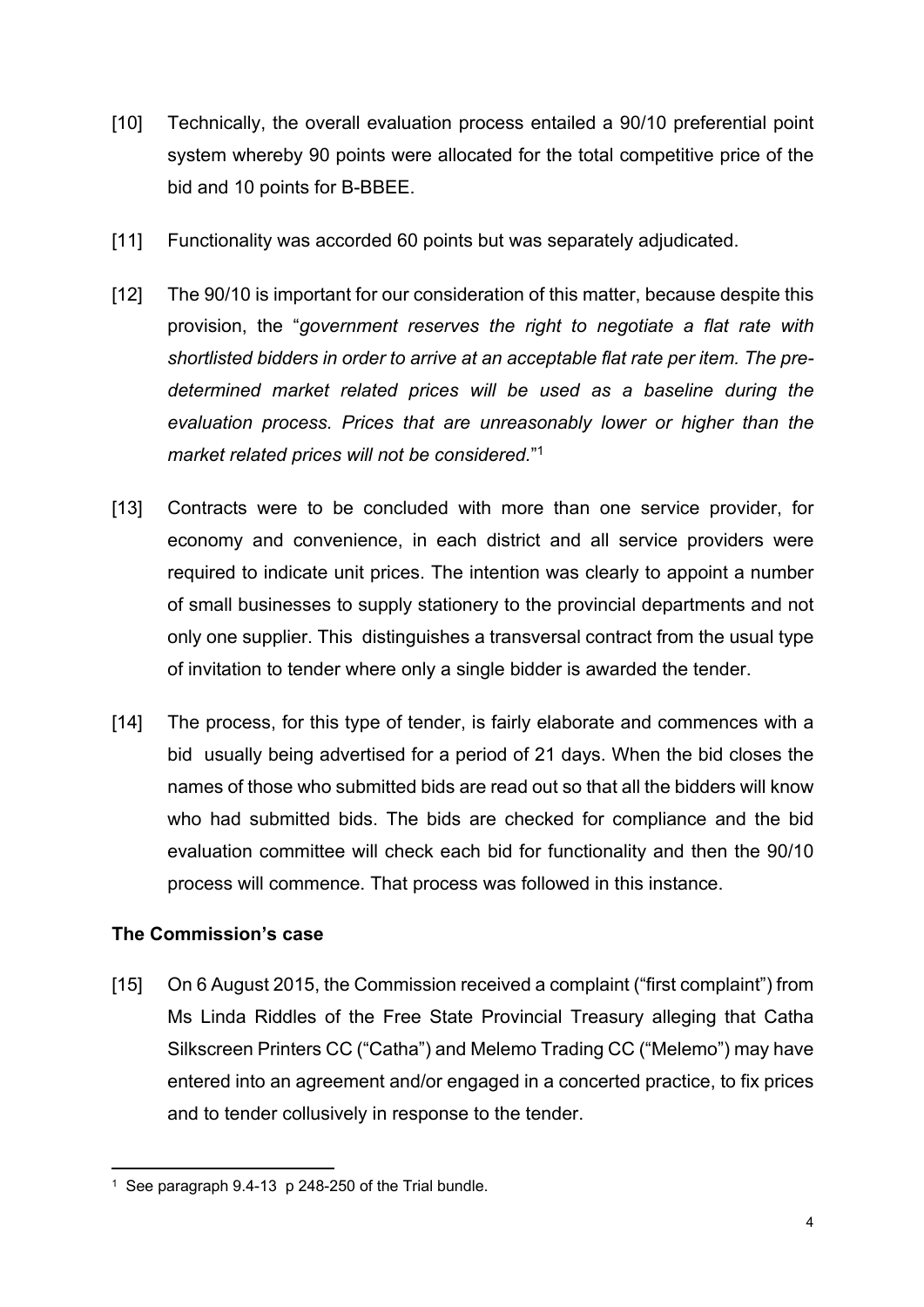- [16] The Commission initiated a second complaint on 27 January 2016 against Catha, Melemo, Lounge 848 CC ("Lounge 848"), Nakanyane Business Solutions CC ("NBS") and Litabe and Seema Trading CC ("Litabe") for allegedly colluding when bidding for the tender. The second initiation was based on information gathered during the investigation of the first complaint.
- [17] The first and second complaints were consolidated and investigated as one complaint in terms of Rule 17(2) of the Rules for the Conduct of Proceedings in the Competition Commission.
- [18] The Commission alleges that the respondents had submitted similar bids, including the same or similar prices for certain stationery items and similar letters from suppliers, in response to the tender for the supply and delivery of office stationery to the Free State Provincial Treasury. The Commission contends that this conduct was the result of an agreement and/or a concerted practice between the respondents
- [19] Catha and Melemo had obtained and submitted similar letters, from Avis, regarding vehicles which they intended to use to deliver the stationery. Lounge and Litabe obtained and submitted similar letters from Blue Line Office Supplies ("BLOS"), which had agreed to supply them with stationery.
- [20] According to the Commission, these similarities in the individual bids suggested collusion on the part of the respondents and constituted price fixing and collusive tendering in contravention of section 4(1)(b)(i) and/or (iii) of the Act.

#### **Respondents' Defence to the Commission's case**

- [21] The respondents deny that they colluded with each other when bidding for the tender.
- [22] On 27 November 2014, the respondents attended a compulsory briefing session convened by the Free State Provincial Treasury in respect of the Stationery Transversal Contract.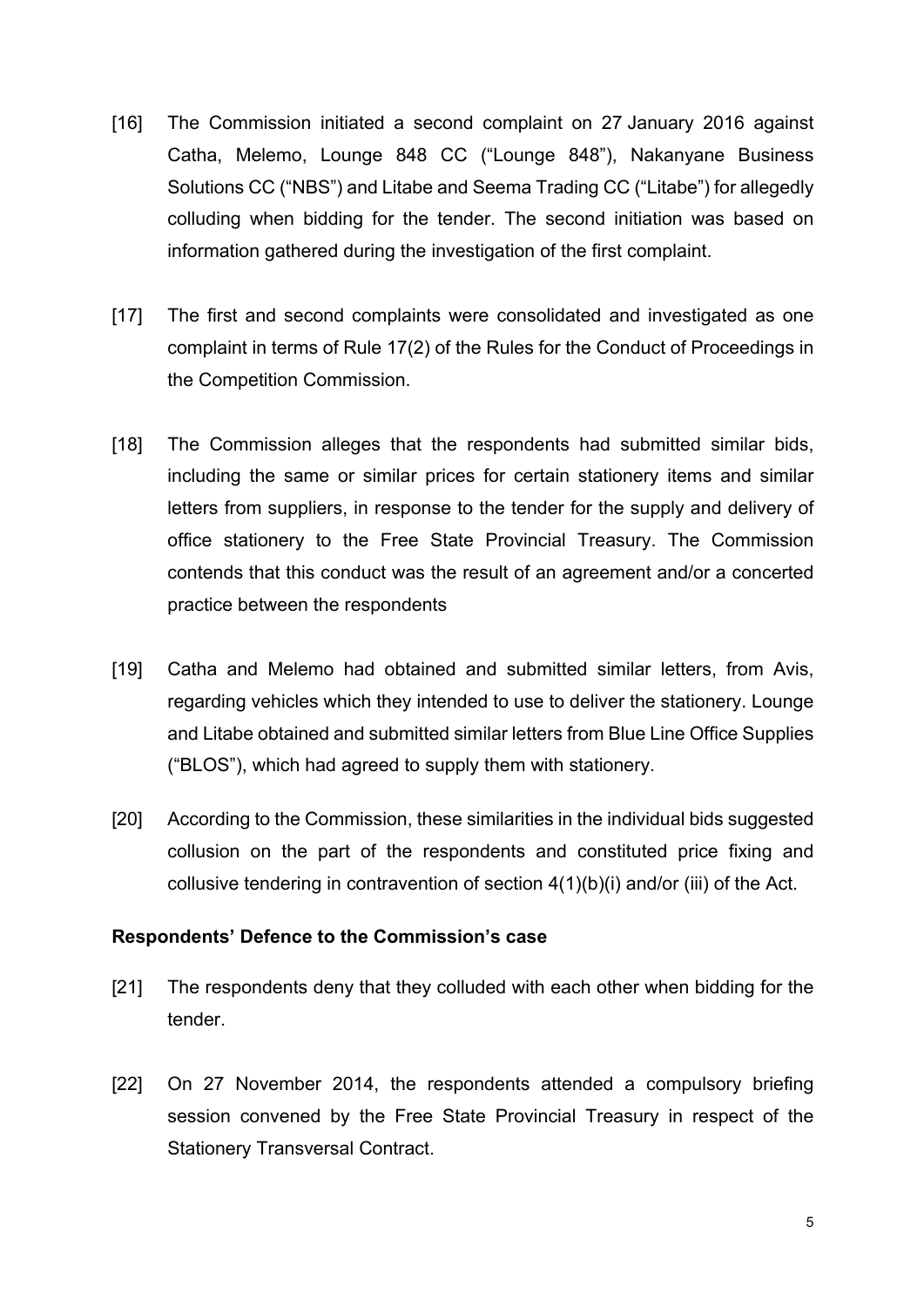- [23] Ms Gloria Nakanyane, who was employed by BLOS at the time, explained that she had prepared quotes, in her personal capacity, for the first (Catha), fourth (Nakanyane) and fifth respondents (Litabe) without any one of them knowing that she was preparing quotes for the others. BLOS is the only/or largest stationery supplier in Bloemfontein.
- [24] Ms Gloria Nakanyane is married to Ms Mating Elizabeth Nakanyane's uncle and offered to prepare a quotation for the fourth respondent, NBS,<sup>2</sup> if it wished to participate in the tender. She gave NBS a USB drive which contained the tender documents and a pricing document, based on the BLOS prices. The pricing document included the mark-up on the stationery items, calculated by her, based on her experience as a sales representative.
- [25] Unknown to Ms Mating Elizabeth Nakanyane, Ms Gloria Nakanyane had also prepared pricing for Catha and Litabe (the first and fifth respondents) to include in their bids but had inadvertently given them the same prices for certain products. Hence, the pricing similarities. Ms Mating Elizabeth Nakanyane's husband assisted her to compile her bid documents.<sup>3</sup>
- [26] Mr Tumelo Perceverance Litabe (Mr Litabe), the member of Litabe, pleaded that he had not colluded with any other party. He had independently approached Ms Gloria Nakanyane to assist him with the preparation of prices to quote for the tender. According to him, only a few of his bid prices were the same as the prices of the other respondents.
- [27] On 30 November 2014, Ms Lilian Brophy ("Brophy"), the branch manager of BLOS, issued a letter to NBS, confirming that NBS had had a 30-day account with BLOS for a period of a year already. She also issued a letter to Catha, Melemo and Lounge 848 (first, second and third respondents respectively) confirming that they too had had 30-day accounts with BLOS but for a period of 9 months.<sup>4</sup> Brophy also confirmed that Litabe had had a 30-day account with

<sup>2</sup> Ms Mating Elizabeth Nakanyane is the member of NBS.

<sup>3</sup> Witness Statement para 9 Trial Bundle p 1291

<sup>4</sup> Letters from Blue Line Office Supplies Trial Bundle pg. 119, 137 and 454.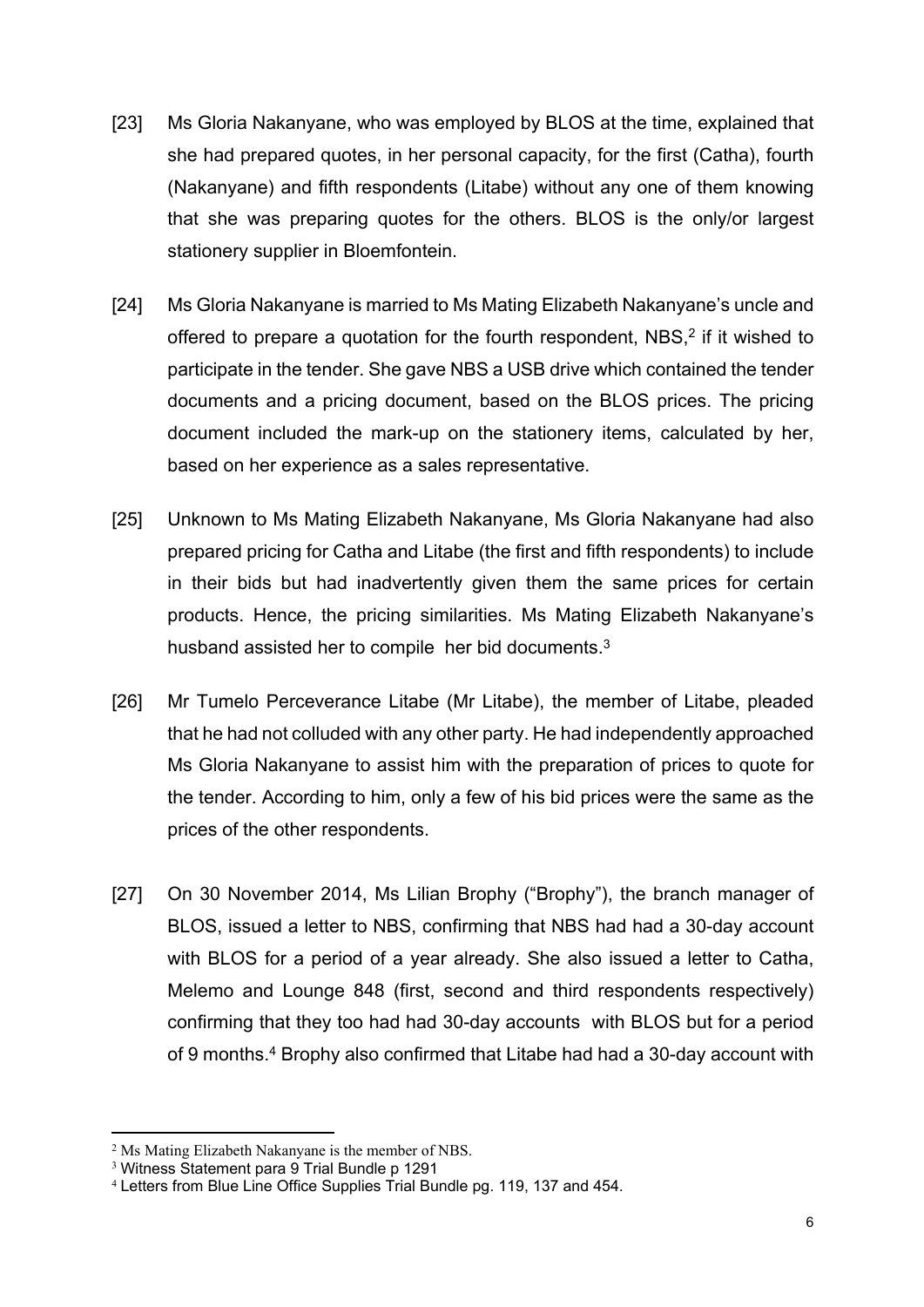BLOS for the past three years. The respondents submitted that the letters may have been issued by BLOS on the same date.

- [28] The third respondent, Lounge 848 was the only respondent which was not assisted by Ms Gloria Nakanyane. Lounge 848 had an account with BLOS and went directly to them and did not use Ms Gloria Nakanyane's services at all. Lounge 848, in its bid, added a 20% mark-up to the prices given to them by BLOS.
- [29] According to the respondents, a complaint referral, based on section  $4(1)(b)(i)$ and section 4(1)(b)(iii), can only be sustained if the Commission proves the necessary elements of the contravention . The Act provides in section 4(1)(b)(i) and (iii) that "*an agreement, or concerted practice by firms, or a decision by an association of firms, is prohibited if it is between parties in a horizontal relationship and if… it involves [price fixing] or … collusive tendering"*.
- [30] The respondents argued that the Commission had to provide the Tribunal with evidence that an agreement existed or that there had been a concerted practice or that there had been a decision involving an association of firms or between parties in a horizontal relationship that involved collusive tendering or price fixing.
- [31] According to the respondents, it was common cause that they were in a horizontal relationship. They were competitors in the market for the supply of office stationery and had submitted bids for the same tender. They had quoted prices which were either the same or similar in respect of 15 line items. However, the respondents argued that the Commission had not discharged the onus of proving that an agreement, arrangement, understanding or concerted practice involving the respondents existed and constituted conduct amounting to price-fixing and/or collusive tendering.
- [32] The respondents also argued that the prices submitted as part of their bids were not actual selling or purchase prices because from the outset it was clearly understood that the final purchase price would be determined through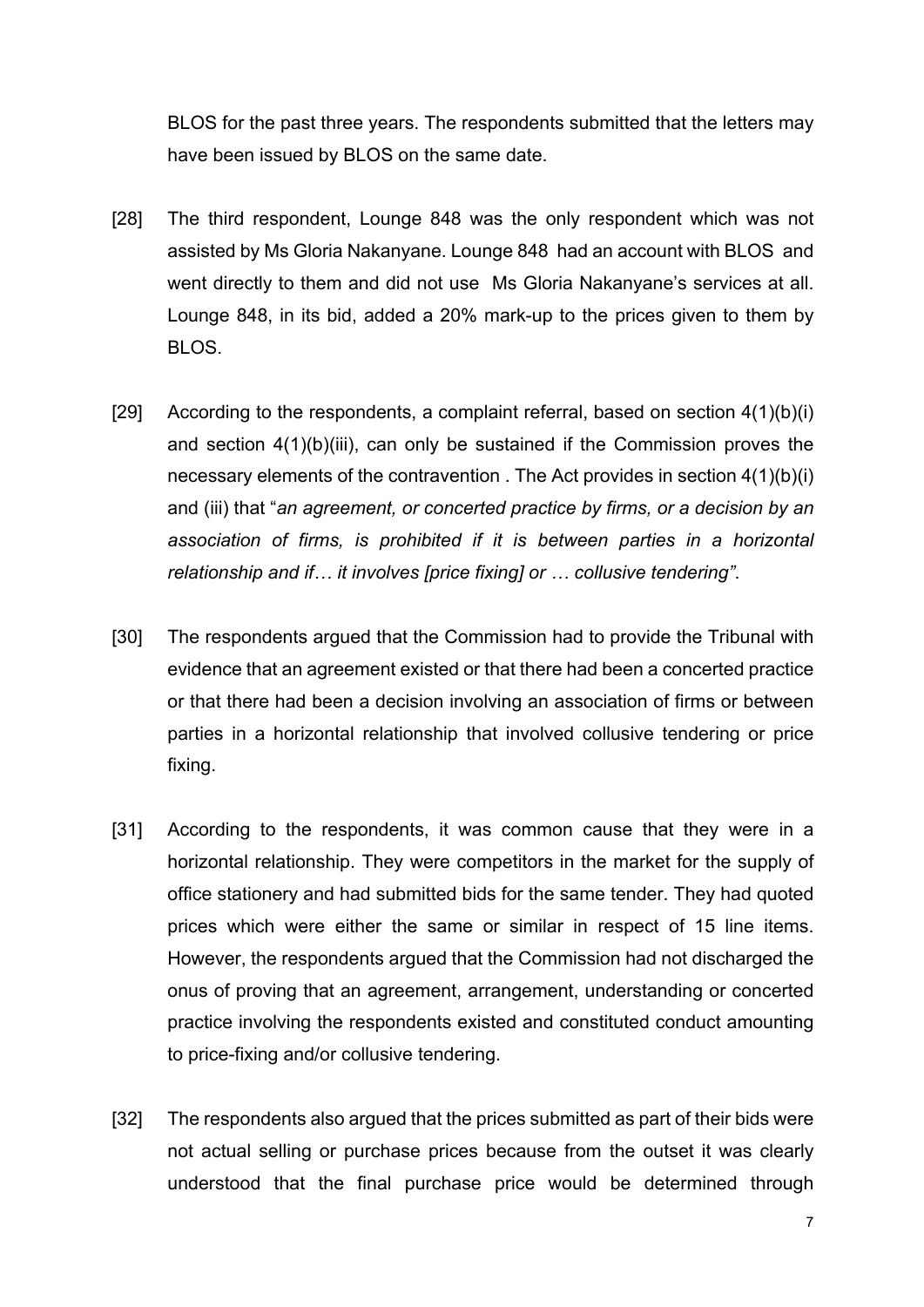negotiations between the Free State Provincial Treasury and those bidders who had met the bid requirements (and had scored sufficiently high regarding the functionality requirements).

- [33] The pricing schedule neither influenced the outcome of the bid nor the allocation of the departments to whom services would be rendered. It also did not affect the selection of the bidders by the Free State Provincial Treasury, since only administrative compliance and functionality were taken into account at that stage. Therefore, the sharing of pricing schedules would not fall within the meaning of "collusive tendering".
- [34] The respondents also argued that the fact that a number of them had approached BLOS with whom they had a business relationship for quotes and confirmation of supply, cannot be construed as "collusive tendering". The letters from BLOS merely confirmed the various business relationships.

#### **Hearing**

- [35] The Commission which was represented by Mr Ngoako Maropene called Mr Tshepo Mthuli Mabilo ("Mr Mabilo"), the chief director responsible for assets and liabilities and transversal contracts in the Free State Provincial Treasury as a witness. Adv Engelbrecht represented the first, second, fourth and fifth respondents and Adv Watson represented the third respondent. Ms Gloria Nakanyane was called as a witness for Litabe. No further witnesses were called on behalf of the respondents.
- [36] We wish to express our appreciation to Adv Engelbrecht and Adv Watson who kindly agreed to represent, on a pro bono basis, the unrepresented first and second Respondents, who would have been at a great disadvantage had they represented themselves as they had intended to do. Ultimately Adv Engelbrecht represented them.

# **Opening**

[37] In his opening remarks, Mr Moropene, who appeared on behalf of the Commission, contended that the respondents' conduct fell squarely within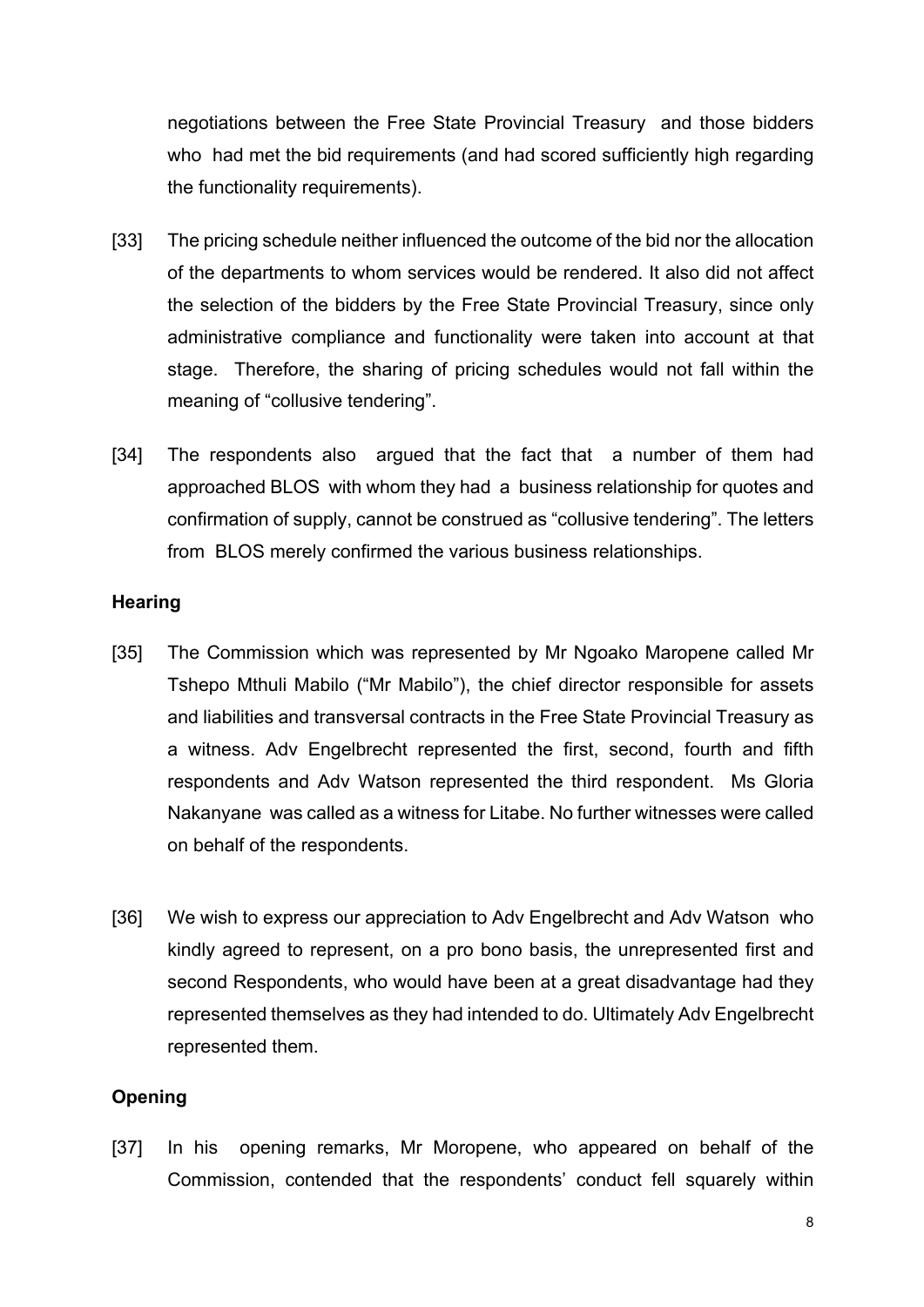section 4(1)(b) of the Act, as there were similarities in both the bid prices and the way in which the respondents had bid. The respondents had also submitted similar letters, which they obtained from various service providers, in the tender process.

- [38] According to Mr Moropene, the respondents had either entered into an agreement or had engaged in a concerted practice to fix prices and to tender collusively and that the Commission would seek a declaration that the Respondents have contravened section 4(1)(b)(i) and/or (iii) of the Act.
- [39] The Commission rejected, according to Mr Moropene, the respondents' defences that they charged similar prices because (i) they were given advice, at a workshop convened by the Free State Provincial Treasury, on an acceptable mark-up; and, (ii) because there are very few suppliers in Bloemfontein.
- [40] The Commission, he said, would demonstrate that the witness statement by Ms Gloria Nakanyane and some of the allegations made by the respondents were untrue.
- [41] Adv Engelbrecht who represented the first, second, fourth and fifth respondents agreed that many of the facts were common cause, including that the respondents submitted prices for 707 office stationery items. However, the prices were the same for only about 15 of the 707 items.
- [42] According to Adv Engelbrecht, the Commission had not interrogated any of the respondents.
- [43] We understood Adv Engelbrecht to suggest that a detailed investigation had not been carried out and that the respondents would argue that the Commission did not have any evidence of a meeting, agreement, arrangement or understanding between the respondents to fix prices or to tender collusively.
- [44] Adv Watson, who represented the third respondent, aligned herself with Adv Engelbrecht's opening remarks, except to add that the third respondent went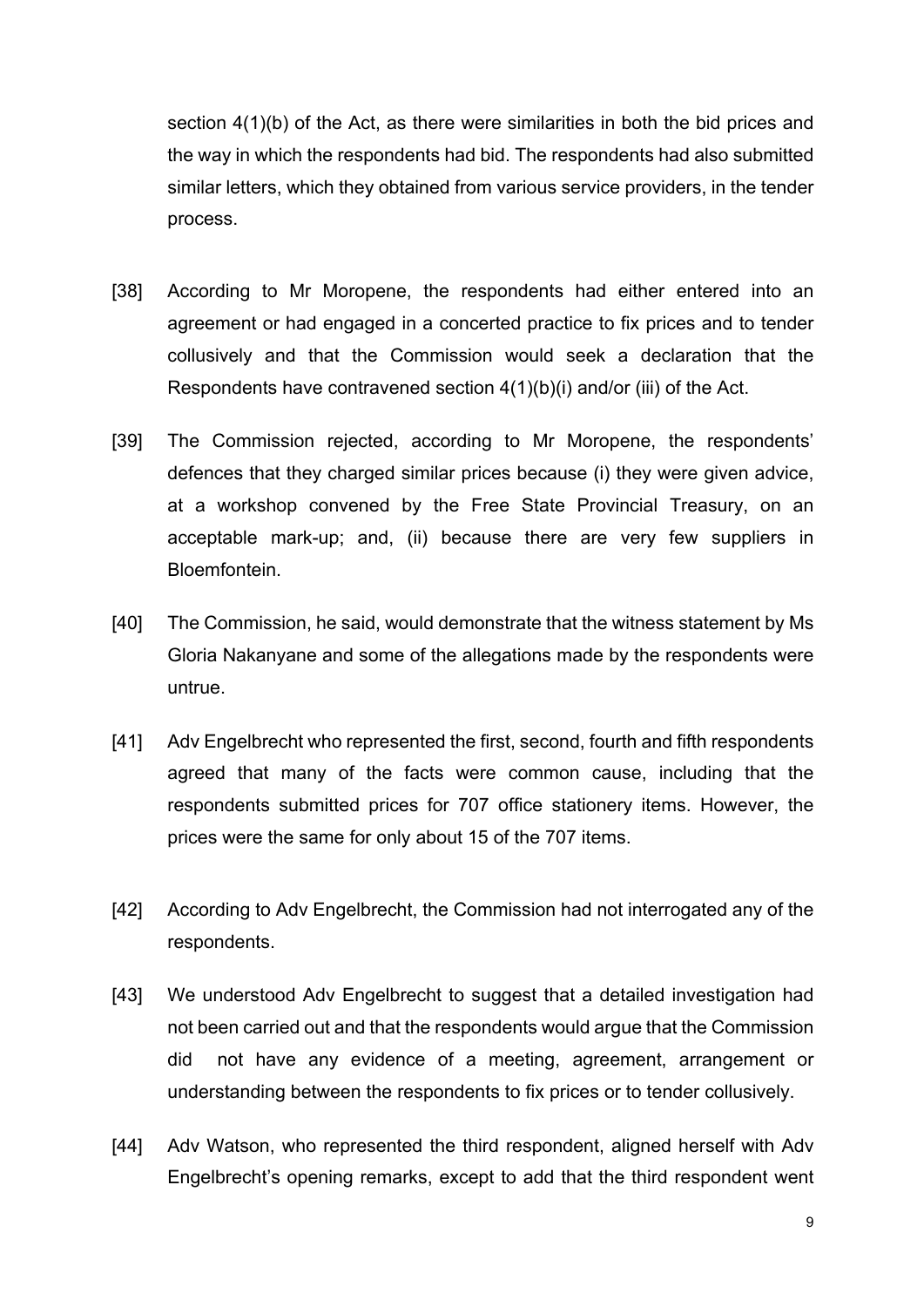directly to BLOS and not through Ms Gloria Nakanyane because it had an account with BLOS.

# **Striking out application:**

- [45] At the beginning of the proceedings, the Commission made an application to strike out two paragraphs in Ms Gloria Nakanyane's witness statement, insofar as they relate to Catha and NBS (the first and fourth respondents, respectively).
- [46] Ms Gloria Nakanyane works as a sales representative at BLOS. In her witness statement she stated that suppliers had asked for quotes and that she had assisted them by completing their tender documents and by calculating prices for them.<sup>5</sup> According to her, she had assisted Catha and NBS with pricing for the tender.
- [47] The Commission contended that these paragraphs raised new issues; arguing that it should have been "*afforded an opportunity to discover the relevant documents underlying Mrs Nakanyane's witness statement in order to test the veracity of the statement*" made. According to the Commission, Catha and NBS had not mentioned Ms Gloria Nakanyane in their answering affidavits.
- [48] In addition, according to the Commission, they would require supporting documentation because of the alleged inconsistencies in the statements regarding the completion of the bid documents.
- [49] The Commission claimed that they would suffer prejudice if the paragraphs were not struck out but could not say whether further and better discovery would have cured the prejudice.
- [50] Rule 55 of the Competition Tribunal Rules stipulates that where there is uncertainty regarding the practice and procedure to be followed, the Tribunal may have regard to the High Court Rules.
- [51] Rule 6(15) of the High Court provides guidance as to the approach to be adopted by the Tribunal when considering the Commission's application. This

<sup>5</sup> See Ms Nakanyane's Witness Statement at paragraph 2.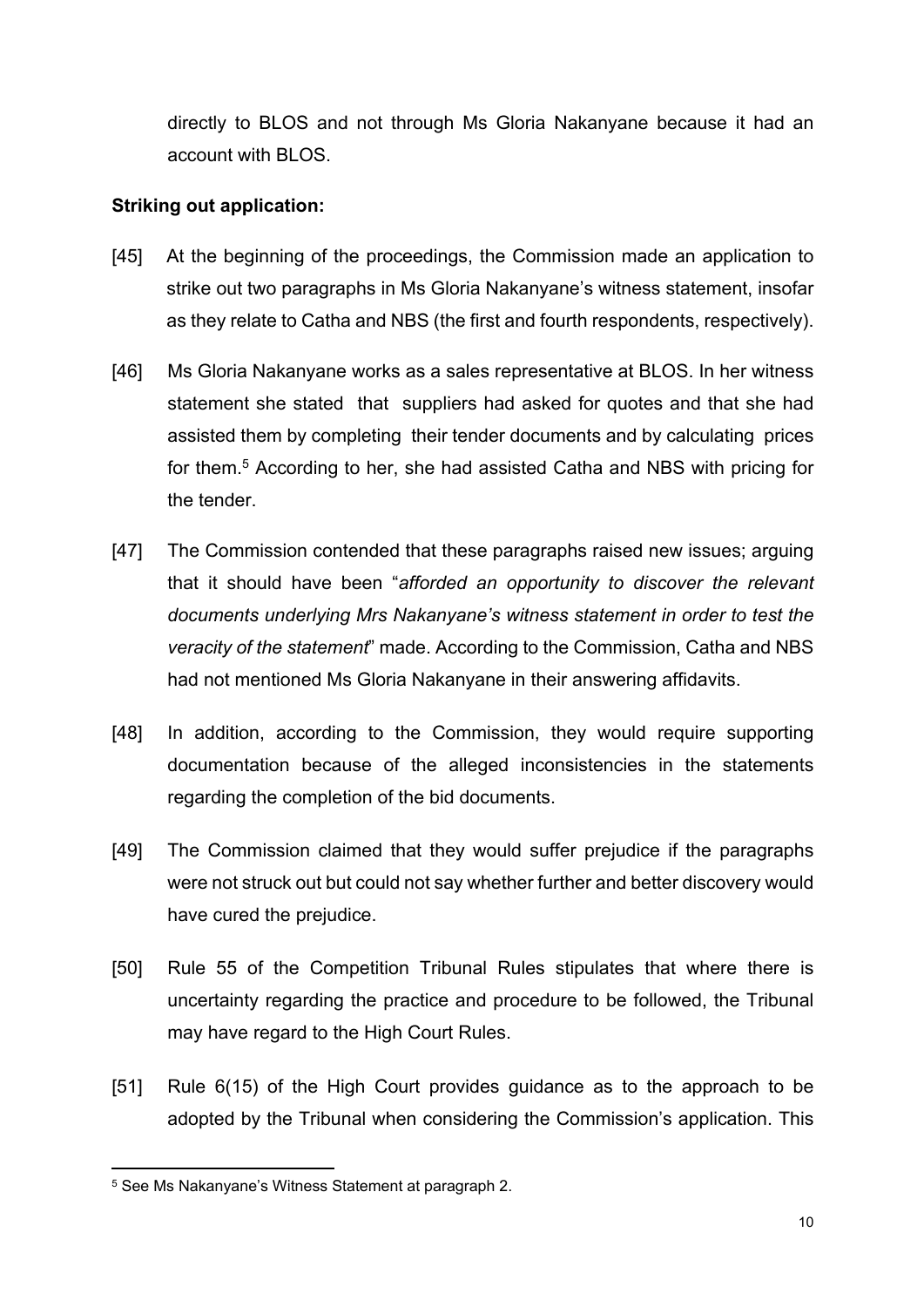rule provides that a court may, on application, order to be struck out of any affidavit any matter which is scandalous, vexatious or irrelevant, with an appropriate order as to costs, including costs as between attorney and client. The court may not grant the application unless it is satisfied that the applicant will be prejudiced if the application is not granted.

- [52] In our view, the relevant paragraphs in Ms Gloria Nakanyane's witness statement are neither scandalous nor vexatious and are relevant to the proceedings.
- [53] Furthermore, the Commission's assertion that the statement introduces new issues is not entirely correct. Ms Gloria Nakanyane worked for BLOS at all relevant times.
- [54] In paragraph 4, one of the paragraphs sought to be struck out by the Commission, Ms Gloria Nakanyane states that she assisted three of the respondents − Catha, NBS and Litabe (the first, fourth and fifth respondents respectively) – with prices.
- [55] In her answering affidavit, Ms Nosisa Millicent Catha, the sole member of Catha, explained that it made sense for her to approach BLOS for a supporting letter because she was a customer of that firm.<sup>6</sup>
- [56] Ms Mating Elizabeth Nakanyane,<sup>7</sup> a member of NBS, who deposed to the answering affidavit on its behalf, also stated that she had obtained the quote from BLOS because of an existing relationship with BLOS.<sup>8</sup>
- [57] Whilst the Commission is correct to say that no reference is made in these answering affidavits to Ms Gloria Nakanyane, clear reference is made to BLOS which provided both Catha and NBS with quotes.

 $^6$  See the first respondent's answering affidavit deposed to by Ms Nosisa Millicent Catha at paragraph 10.6.9.

<sup>7</sup> Ms Gloria Nakanyane is married to Ms Mating Elizabeth Nakanyane's uncle.

<sup>8</sup> See the fourth respondent's answering affidavit deposed to by Ms Mating Elizabeth Nakanyane at paragraph 22.6.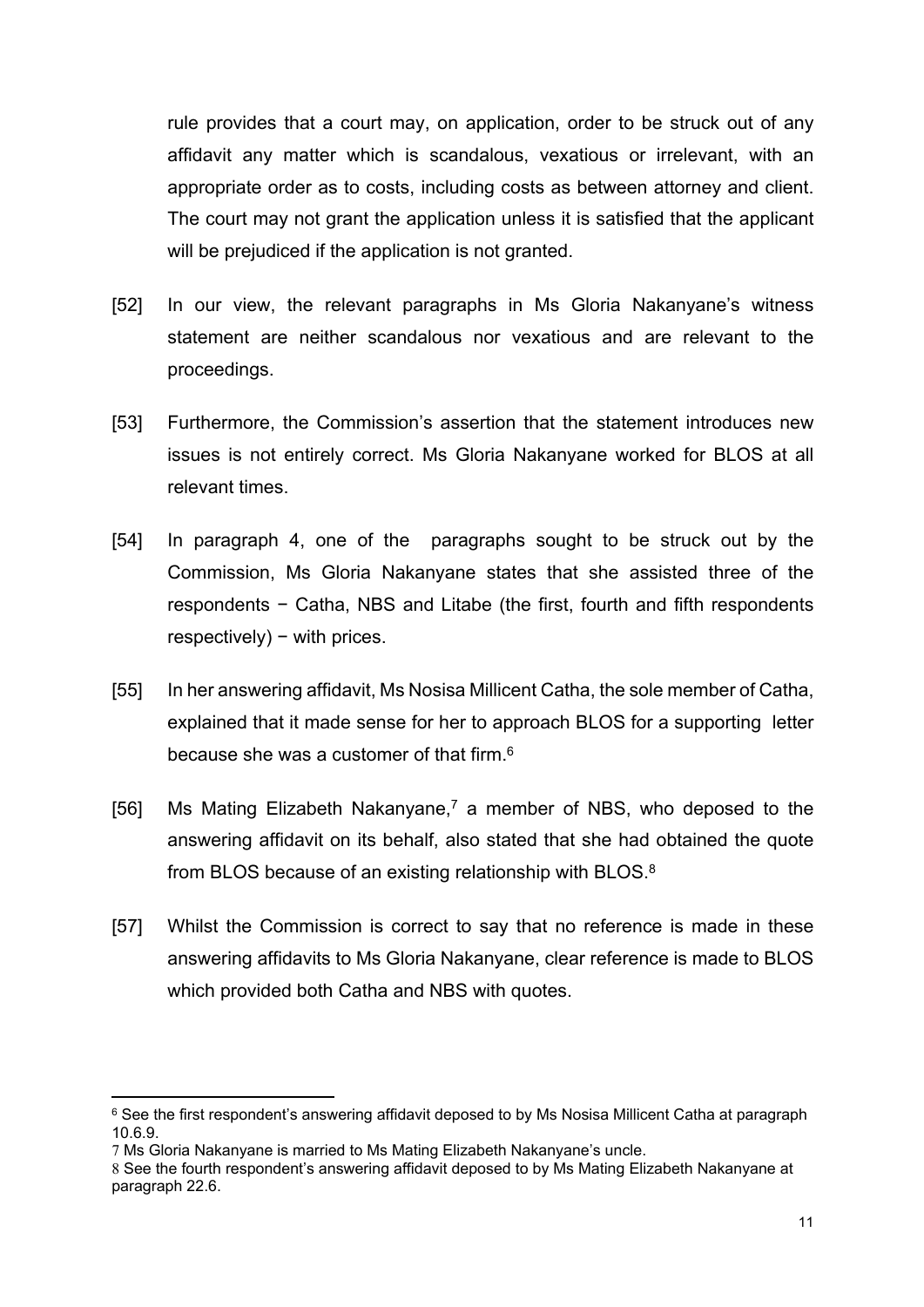- [58] The Commission did not explain its failure to canvas the allegations in the answering affidavits of both Catha and NBS with BLOS.
- [59] The Commission, having been alerted to this evidence, was able, prior to the hearing, to seek further discovery if it wished to do so, to satisfy itself as to the correctness or otherwise of those allegations.
- [60] In any event, the Commission was not prejudiced by our refusal to grant its application to strike out paragraphs 4 and 5 of the witness statement, as they had the right to cross examine the witness in order to test the veracity of her statement, which they did.
- [61] For the above reasons, the strike out application was dismissed.

#### **Evidence**

- [62] Mr Mabilo explained the role of prices submitted in a bid, the final adjudication of the bid and the process of negotiating prices to be paid to all successful bidders, post the bidding process.
- [63] Mr Mabilo describes the process as follows:

"*Once we are there then we have the recommended[,] what sometimes is called[,] the shortlisted candidates and then we go back and then negotiate the price with the bidders. It is not the treasury necessarily that decides, what will happen is that the team will make a background work just to make sure to say what is in there in the market, the recent prices that are there in the market that are attainable, for example, in Bloemfontein. And then we will go on a process, check the average in terms of prices that were submitted, check that demand analysis that were done and then we will come to the conclusion. The idea of negotiation is not to rob suppliers but equally so it will protect government. Then there will be one price for all the bidders, for all the bidders if there are five bidders that has been appointed all five will use the same price and will charge the same price. After those negotiations then we will be doing the contract work*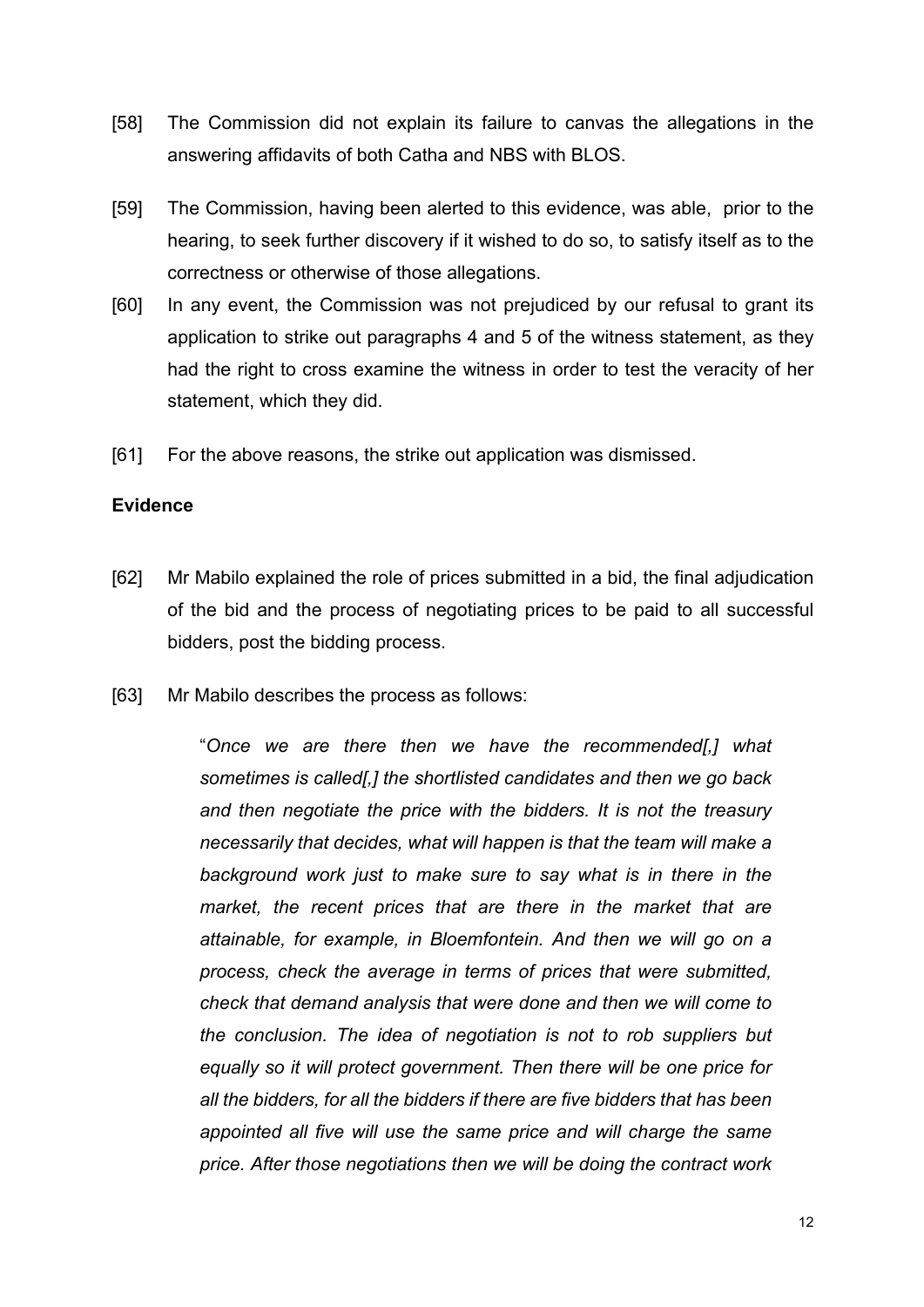*now, making sure that the SLAs and so on you know, the contract is in place and then we will sign and then there will be date of effectiveness where the actual contract will start and then from there it will be contract management*."<sup>9</sup>

[64] After confirming that competitive bids were expected, Mr Mabilo was asked:

*"Mr Moropene: And then that will not be the same as what would be the outcome of the negotiated price after the suppliers did the bid, am I correct to say that? From your explanation.*

*Mr Mabilo: Put it just in my own words, by the time any bidder submits in terms of our process the pricing is going to have a twofold role. Firstly, it is going to play a role in the calculation on the 90/10, that is the first point. That is w[h]ere normally our tenders will indicate that you must price all items because if you do not price all items, we will not be able to completely calculate. That is the first step that it takes in terms of importance of pricing. The second step that the pricing does is that at the point of negotiation those prices serve as a very serious base for negotiations because they are taken into consideration although there are some instances where the bidder's proposal, it is extremely high or it is extremely low and then we will probably resort to what we found on the market, and rather use that what we found on the market and put the mark-up. But under ordinary circumstances we need pricing firstly for the calculation of the 80/20, 90/10 and secondly for the negotiation of the prices because in some instances the prices submitted are – because you have – I will make a practical example, you have tenders where a single bidder is appointed where like for example public information platform. So, you will find that we are likely maybe to agree if the prices are right, with the proposal that was given. But on the other hand, you find tenders where we are appointing more than one bidder so it means the prices will vary. So, no one price will* 

<sup>9</sup>Transcript pg. 138 lines 1-20, pg. 139 line 1.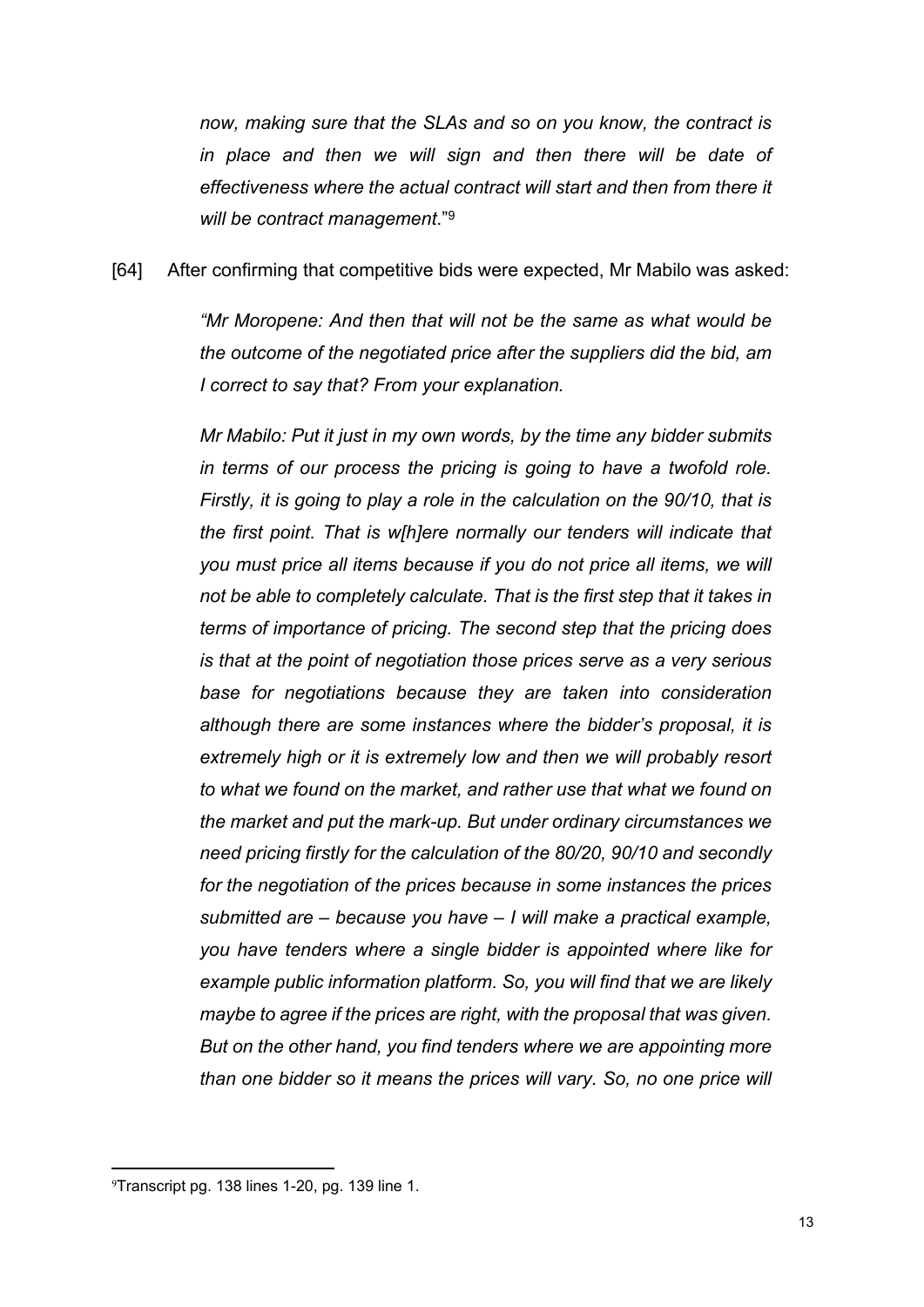*be taken as some will take average some will take the market. Ja that is the long and short of it."<sup>10</sup>*

- [65] It is apparent from Mr Mabilo's evidence that an average price is determined from the prices submitted in the bid documents by all the bidders. The average price is then checked against actual market prices and the Free State Provincial Treasury will ultimately determine a price which the bidders may charge for the stationery. Bidders who don't want to supply goods at the finally determined selling price will not be appointed as suppliers.
- [66] Mr Mabilo stated that they had noticed similarities in the pricing in the bids of Catha and Melemo, the first and second respondents, who had also submitted similar letters. The Free State Provincial Treasury, therefore, decided to refer the matter to the Commission for it to determine whether or not collusion had taken place.
- [67] According to Mr Mabilo, the meeting which the respondents had alleged had been convened by the Free State Provincial Treasury to inform potential suppliers about pricing and related matters, which he knew nothing about, was different from the meeting convened by his department to brief people on the transversal contracts.
- [68] He stated that it would be wrong for a department to advise on tender pricing, specifically on what mark-ups would be acceptable.
- [69] With reference to the fact that only about 15 out of approximately 700 items were priced similarly by the respondents, he said that the 15 items represent an insignificant number, although he acknowledged that he was not a specialist in the field of competition law and would not know what to look for.
- [70] Mr Mabilo could not state whether Catha's and Melemo's assertions that they were advised on the mark-up percentages were incorrect as he simply did not

<sup>&</sup>lt;sup>10</sup> See Transcript pg140 lines 12-20, pg. 141 lines 1-19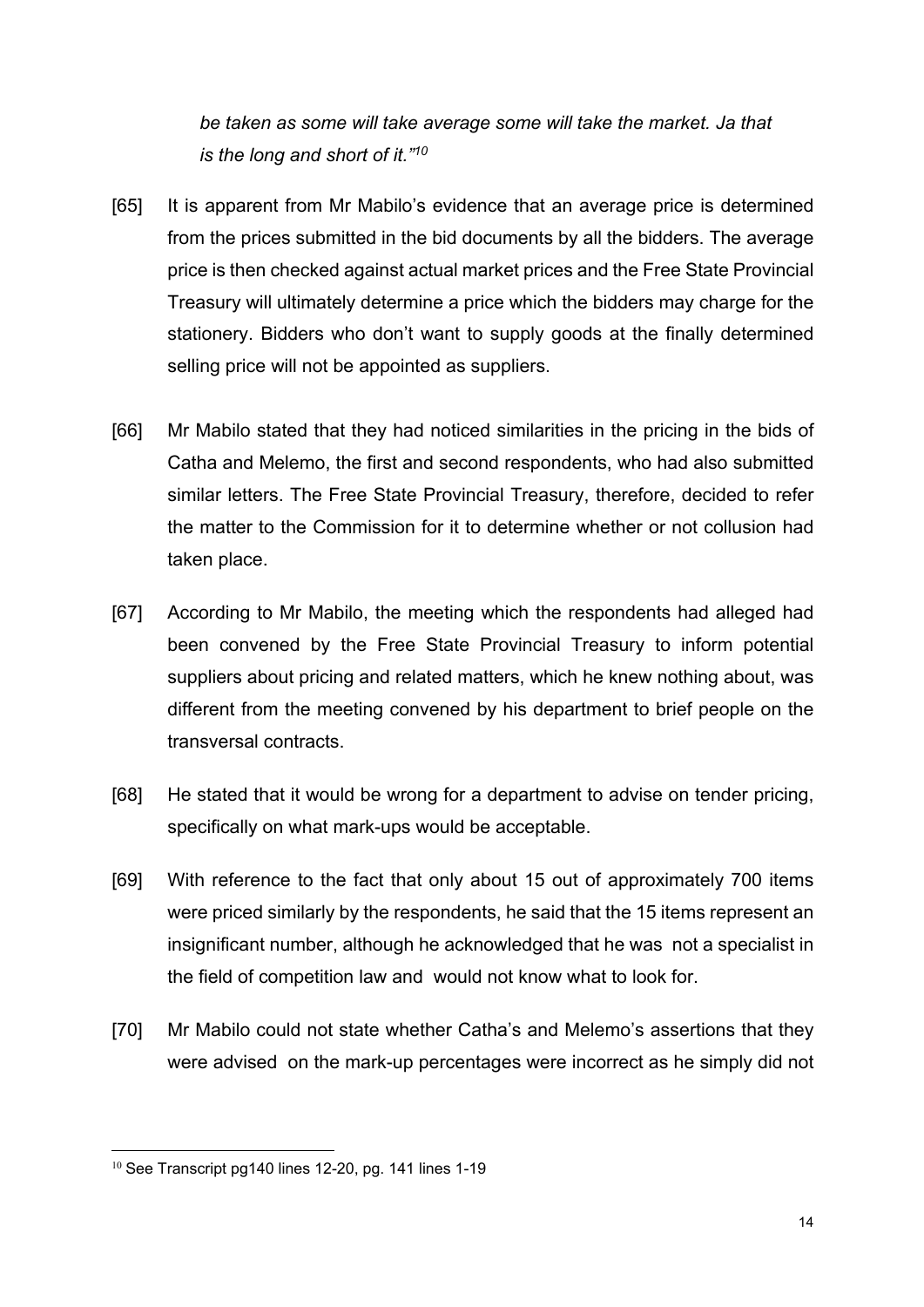know. He also stated that had he received a reasonable explanation from the respondents, he would not have referred the matter to the Commission.

- [71] The Commission's case begs the question why bidders who are colluding, would collude on only a small portion of a tender.
- [72] It is conceivable that the similarity in the respondents' prices in relation to only 15 items was because the respondents had received the same advice on pricing from Ms Gloria Nakanyane.
- [73] Ms Gloria Nakanyane testified on behalf of the fifth respondent. At the time of testifying she was employed by Bloemfontein Wholesale Stationery, a stationery business, but at the time of the tender she was working for BLOS. It was she who had alerted some of the respondents, whom she described as Mr Litabe, Catha and NBS, (first, fourth and fifth respondents) to the tender and had assisted them to complete the tender documents for a fee of R200 each.
- [74] She was a sales representative and hoped that her sales would improve if the persons, whom she had assisted, received the tenders and, bought from her.
- [75] She heard about the Commission's investigation into the tenders when Mr Litabe and Ms Mating Elizabeth Nakanyane had contacted her after they had been approached by the Commission.
- [76] She said that she gave those respondents whom she had assisted a wholesale price as well as a final price which was included in the tender documents.
- [77] However, she had not assisted Lounge 848 to complete its tender documents. She could also not explain why Lounge 848 appeared to have quoted the same prices, for certain stationery items, as the other respondents had.
- [78] She testified that she had made certain errors when advising the relevant respondents on the pricing of their bids which explains the similarity in the prices of some of the items quoted and why only 15 out of about 700 items had similar prices. She explained how she had calculated the prices. She appeared to have taken care to ensure that the prices were not identical, but made some mistakes.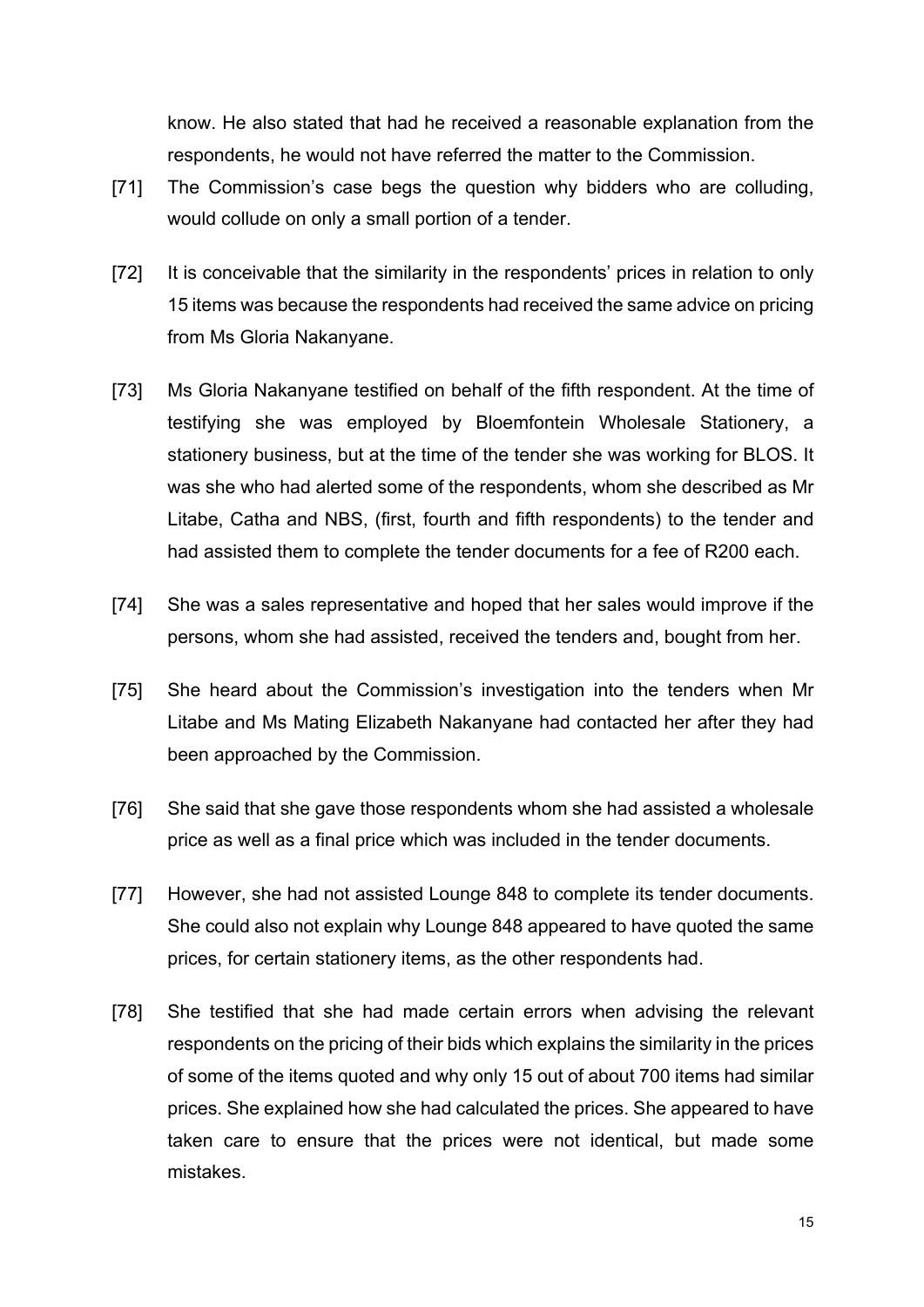- [79] Ms Gloria Nakanyane did not at any stage in her evidence suggest that she met collectively with the respondents to discuss the tender bid. The individual bidders assisted by her only became aware that she had assisted some of the other respondents when they questioned her after the Commission made enquiries from them about their tenders.
- [80] Ms Gloria Nakanyane's evidence was satisfactory and corroborates the statements which the first, second and fifth respondents made in their witness statements regarding the prices. The Commission had indicated that it would show that her evidence was untruthful but was not able to do so.
- [81] We are not able to conclude, on her evidence, which was not seriously challenged by the Commission, that the respondents had reached an agreement amongst themselves. There is simply no such evidence. The Commission led no evidence to substantiate their "concerted practice" argument either.

# **Our Analysis**

- [82] The Commission acknowledged that the central issue is whether the Respondents had entered into an agreement and / or engaged in a concerted practice to fix prices and / or tender collusively in contravention of section  $4(1)(b)(i)$  and (iii) of the Act.
- [83] The Commission bears the onus to prove the existence of an agreement and/or a concerted practice.<sup>11</sup>
- [84] The Commission was not been able to demonstrate either conclusively or in a manner which would enable us to infer from the evidence led that either an agreement had been reached between the respondents, who are competitors

<sup>11</sup> In Competition Commission vs Roadspan Surfaces (Pty) Ltd and another. Case No CR163Nov16. Para [69]. We reiterated that the Commission bears the onus of proving an agreement. However, the Commission also bears the onus to prove a concerted practice.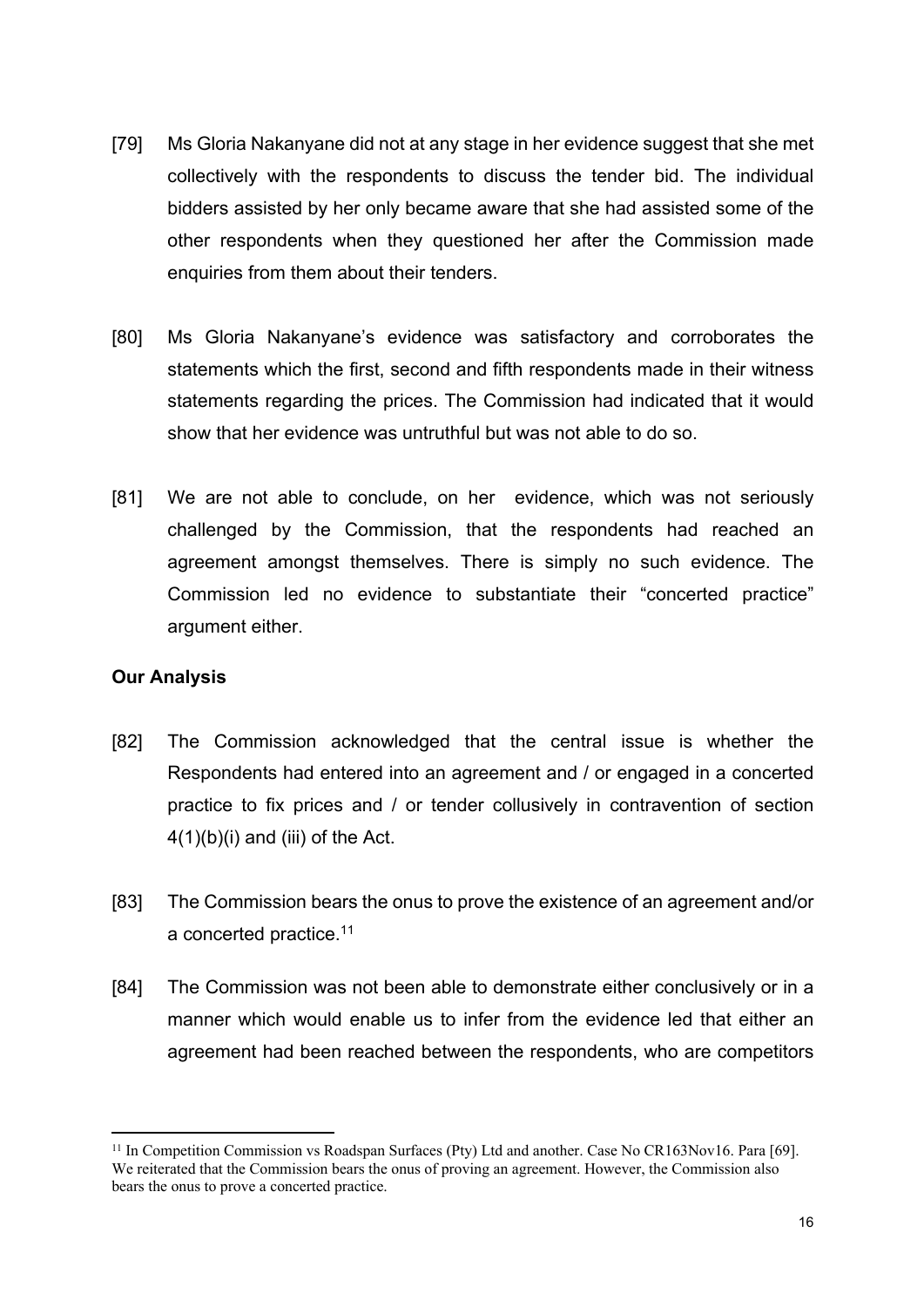in a horizontal relationship; or that they had engaged in a concerted practice to directly or indirectly fix prices or to tender collusively.

- [85] Ms Gloria Nakanyane had stated that she had alerted those respondents, whom she had assisted, to the Free State Provincial Treasury tender. She had calculated the prices to be used by them when they submitted their individual bids and had made certain mistakes when doing so. That resulted in 15 out of some 700 stationery items being similarly priced. Her evidence, which was satisfactory, was not seriously challenged, as already indicated by us. There is also no evidence to suggest that the respondents whom she assisted had reached an agreement amongst themselves to use her services or that she had met with them collectively to discuss the tender pricing.
- [86] Ms Gloria Nakanyane had alerted three of the respondents to the tender and had, for the sum of R200, completed the forms for them and had calculated the bid prices to be submitted to the Free State Provincial Treasury. She had anticipated that the bidders would buy stationery from her if their bids were successful and hoped to benefit by her actions in alerting them to the tender. This evidence was not challenged.
- [87] It is clear, therefore, that at least three of the respondents (Catha, NBS and Litabe) submitted bids only because she had alerted them to the bid and because she had completed the necessary documentation for them and not because they had had arrived at an agreement to do so. The second respondent (Melemo) was also assisted by Ms Gloria Nakanyane. There is no evidence which suggests that, in obtaining quotes from Ms Gloria Nakanyane, Melemo had colluded with any of the respondents. Ms Gloria Nakanyane testified that she completed the quotes for the four respondents without each of them knowing that she was doing the same for the others.
- [88] The third respondent, Lounge 848 was not assisted by Ms Gloria Nakanyane. It already had an account with BLOS and went directly to BLOS to obtain quotes and did not use Ms Gloria Nakanyane's services at all. Although Lounge 848's quoted tender prices were similar to or the same as those of the other respondents for a small number of stationery items, that alone, without any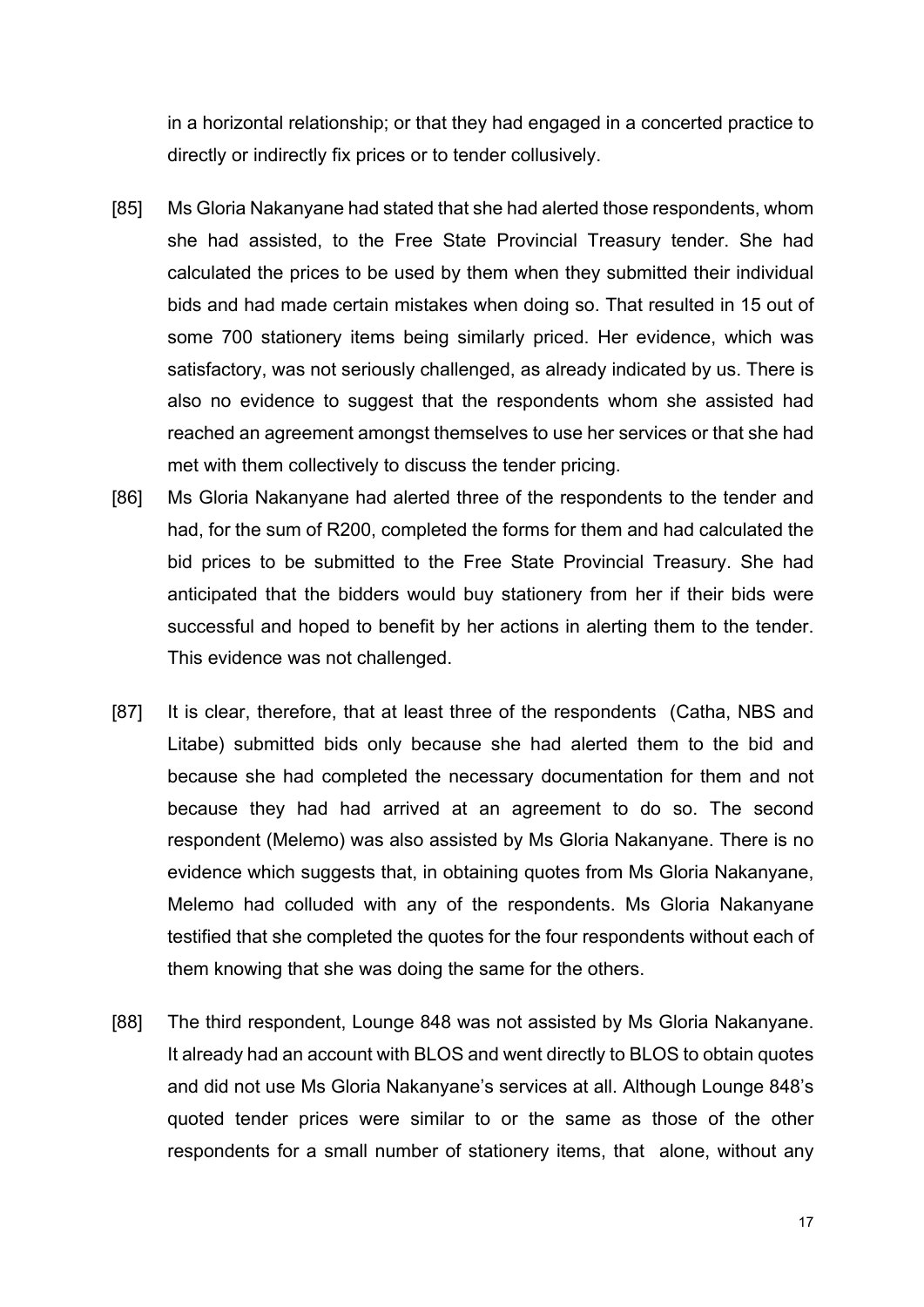further evidence, is not sufficient to infer that it colluded with any of the other respondents in preparing its bid.

[89] For the reasons mentioned above and based on the evidence before us the Commission's case stands to be dismissed.

### **Conclusion**

[90] In the light of the above, we conclude that the Commission's application declaring that the respondents have contravened section 4(1)(b)(i) and (iii) of the Act is dismissed.

#### **Order**

We accordingly make the following order:

- 1. The case against all the respondents is dismissed.
- 2. There is no order as to costs.

Reason: Witnessing Enver Signed by: Enver Daniels Signed at: 2020-04-30 20:13:34

Enrea Daniels

**Mr Enver Daniels Date**

**30 April 2020**

#### **Ms Mondo Mazwai and Mr Andreas Wessels concurring**

| <b>Tribunal Case Manager:</b> | <b>Ms Busisiwe Masina</b>                                                                                             |
|-------------------------------|-----------------------------------------------------------------------------------------------------------------------|
| For the Applicant:            | Ngoako Peter Moropene assisted<br>Mr<br>by<br>Khomotso Hlongoane on behalf of<br>the<br><b>Competition Commission</b> |
| For the First Respondent:     | Advocate Greta Engelbrecht SC instructed by<br>Ms Millicent Nosisa Catha of Catha Silkscreen<br><b>Printers CC</b>    |
| For the Second Respondent:    | Advocate Greta Engelbrecht SC instructed by<br>Mr Kamoho Lestie of Melemo Trading CC                                  |
| For the Third Respondent:     | Advocate DMB Watson instructed by Brits &<br>Matthee Inc on behalf of Lounge 848 CC                                   |